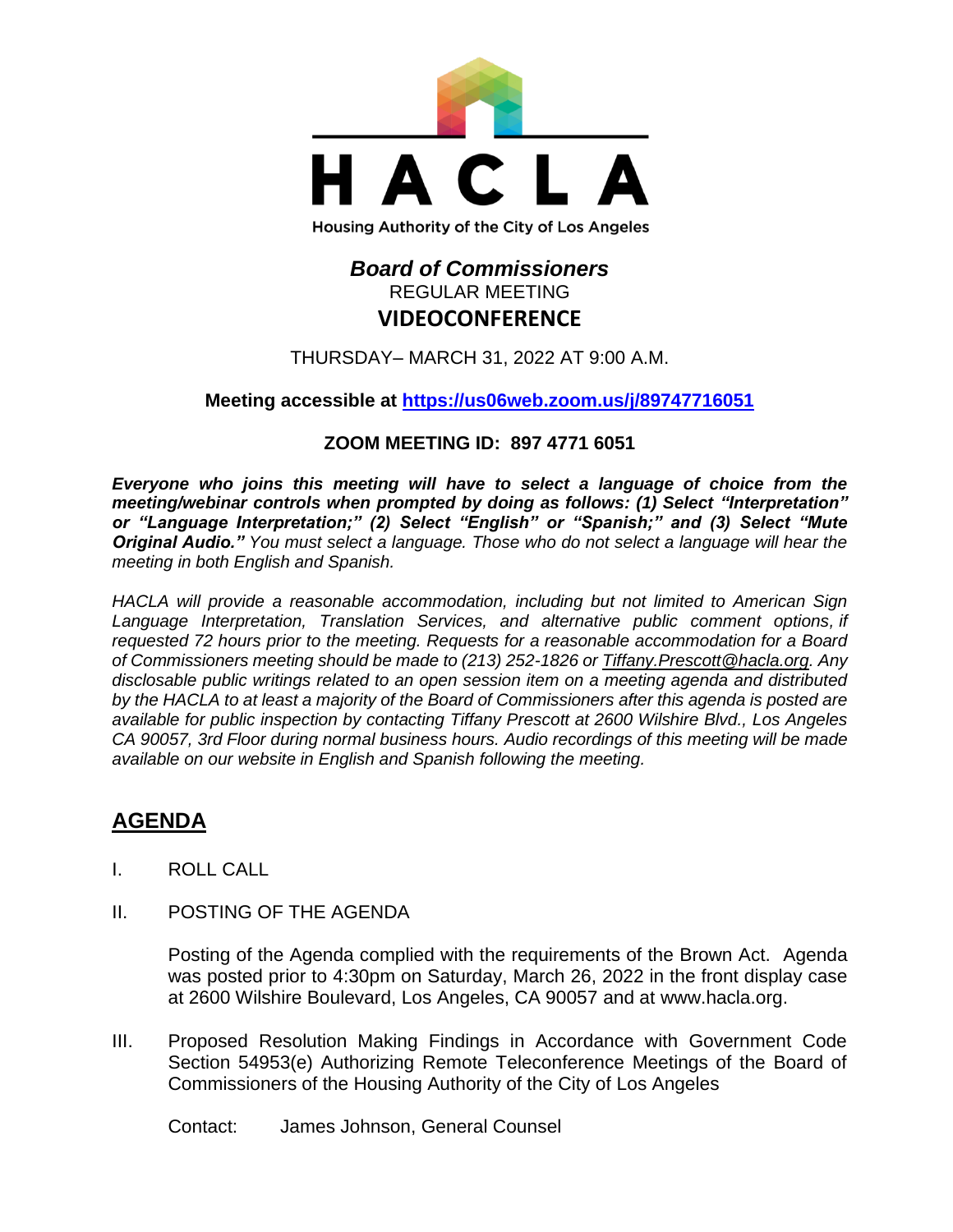### IV. SPECIAL ORDER OF BUSINESS

1. Recognition of Julissa Cambero, Vernon Byrd, Dennis Macauley, Dean Smith, Monica Yeo, Kevyn Carter and Amy Lee as Employees of the Month

### V. PUBLIC COMMENT INSTRUCTIONS

#### **\****Please note special Videoconference Public Comment Instructions*

MEMBERS OF THE PUBLIC WHO WISH TO SPEAK ON ANY ITEM MAY PROVIDE COMMENTS VERBALLY DURING THE VIDEOCONFERENCE OR IN WRITING VIA EMAIL

- 1. **ORAL PUBLIC COMMENTS** WILL BE ACCEPTED DURING THE VIDEOCONFERENCE MEETING. TO SUBMIT ORAL PUBLIC COMMENT, YOU WILL NEED TO DOWNLOAD THE ZOOM ONLINE MEETING PLATFORM AVAILABLE AT WWW.ZOOM.COM OR CONNECT TO THE MEETING IN-BROWSER.
- If using a web browser, make sure you are using a current, up-to-date browser: Chrome 30+, Firefox 27+, Microsoft Edge 12+, Safari 7+. Certain functionality may be disabled in older browsers including Internet Explorer.
- OR, if using a smart phone, download the ZOOM application onto your phone from the Apple Store of Google Play Store and enter the meeting ID.
- Zoom requests that you enter a first and last name, which will be visible online and will be used to notify you that it is your turn to speak.
- When the Board Chair calls for the item on which you wish to speak, click on "Raise Hand" (or dial \*9 if using your phone for audio). Speakers will be notified shortly before they are called to speak by the Board Secretary. Mute all other audio before speaking, as using multiple devices can cause audio feedback.
- When called upon, unmute yourself using the screen controls (or dial \*6 if using your phone for audio). Please limit your remarks to two minutes. After the comment has been given, the microphone for the speaker's Zoom profile will be muted.
- Any person that does not adhere to the Public Comment Instructions provided herein will be dismissed from the meeting. The purpose of public comment is to allow the public to address the Board and the Board is interested in hearing from members of the public, stakeholders, and interested parties. However, speakers are asked to exercise courtesy and consider the rights of other speakers by adhering to the Special Teleconference Public Comment Instructions and if possible, refrain from unnecessary interruptions or repetition in their comments.
- We ask that you only connect to the meeting using the App or In-Browser due to interpretation and language setting limitations.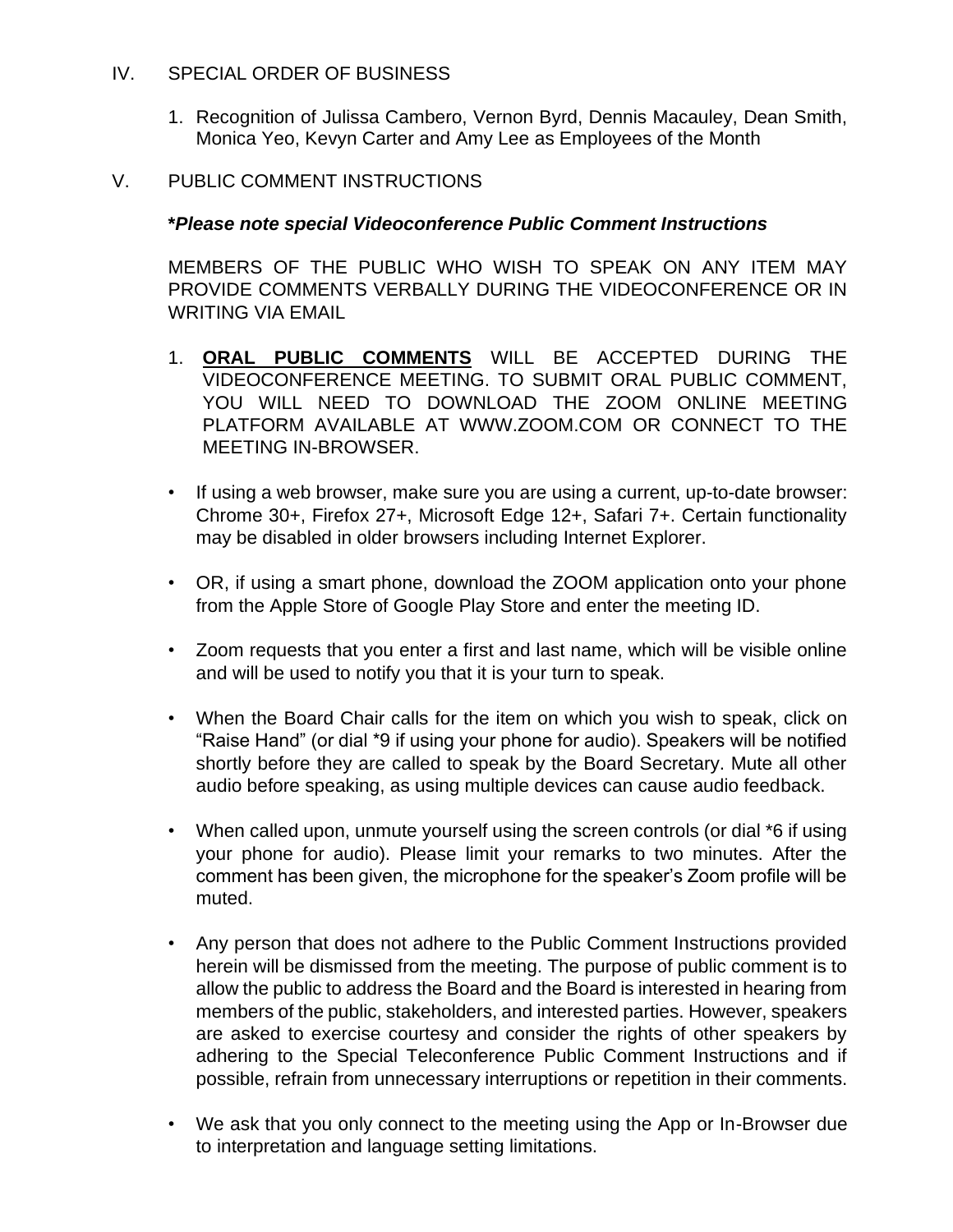## **ZOOM MEETING ID: 897 4771 6051**

2. **WRITTEN PUBLIC COMMENTS** MAY BE SUBMITTED TO THE BOARD SECRETARY BY EMAIL AT TIFFANY.PRESCOTT@HACLA.ORG. Although it is preferred for written comments to be submitted by Wednesday, March 30, 2022 at 12:00 P.M., we will accept written comments up to and during the meeting. Please make sure your email includes name, agenda item number, and address/organization for who you represent. We also ask that all comments be limited to 500 words or less. The secretary will provide all written comments to the Board for review and read each public comment into the record at the time the item is considered.

- VI. PRESIDENT AND CEO ADMINISTRATIVE REPORT
	- 1. Monthly Oral Report
- VII. BOARD BUSINESS ITEMS
	- A. Items for Discussion
		- 1. LAHSA Presentation on Critical Racial Equity Initiatives
			- Contact: Margarita Lares, Chief Programs Officer Clifton Trotter, LAHSA Equity Director
		- 2. Proposed Resolution Authorizing the President and CEO, or Their Designee, to Enter Into a Disposition and Development Agreement, Long-Term Ground Lease Agreement, Right of First Refusal, Purchase Option and Put Right Agreement, and Loan Documents with Jordan Downs 3, LP ("Partnership") for an Authority Acquisition Loan of Up to \$3,190,000, an Authority Bridge Loan of Up to \$4,000,000, a Loan of Grant Funds From a Choice Neighborhoods Implementation Grant of Up to \$7,324,100, and a Loan of Grant Funds From the California Department of Housing and Community Development's ("HCD") Infill Infrastructure Grant Program of Up to \$5,000,000, as well as Execute a RAD Use Agreement and Choice Neighborhoods Initiative Declaration of Restrictive Covenants with the U.S. Department of Housing and Urban Development ("HUD"), for the Development of Jordan Downs Phase H2A, A 76-Unit Affordable Residential Development with Community Amenities, and to Execute Related Documents and Agreements Including Documents to Comply with the New HUD Section 3 Rules and Undertake Various Actions in Connection **Therewith**

Contact: Geoffrey Moen, Director of Development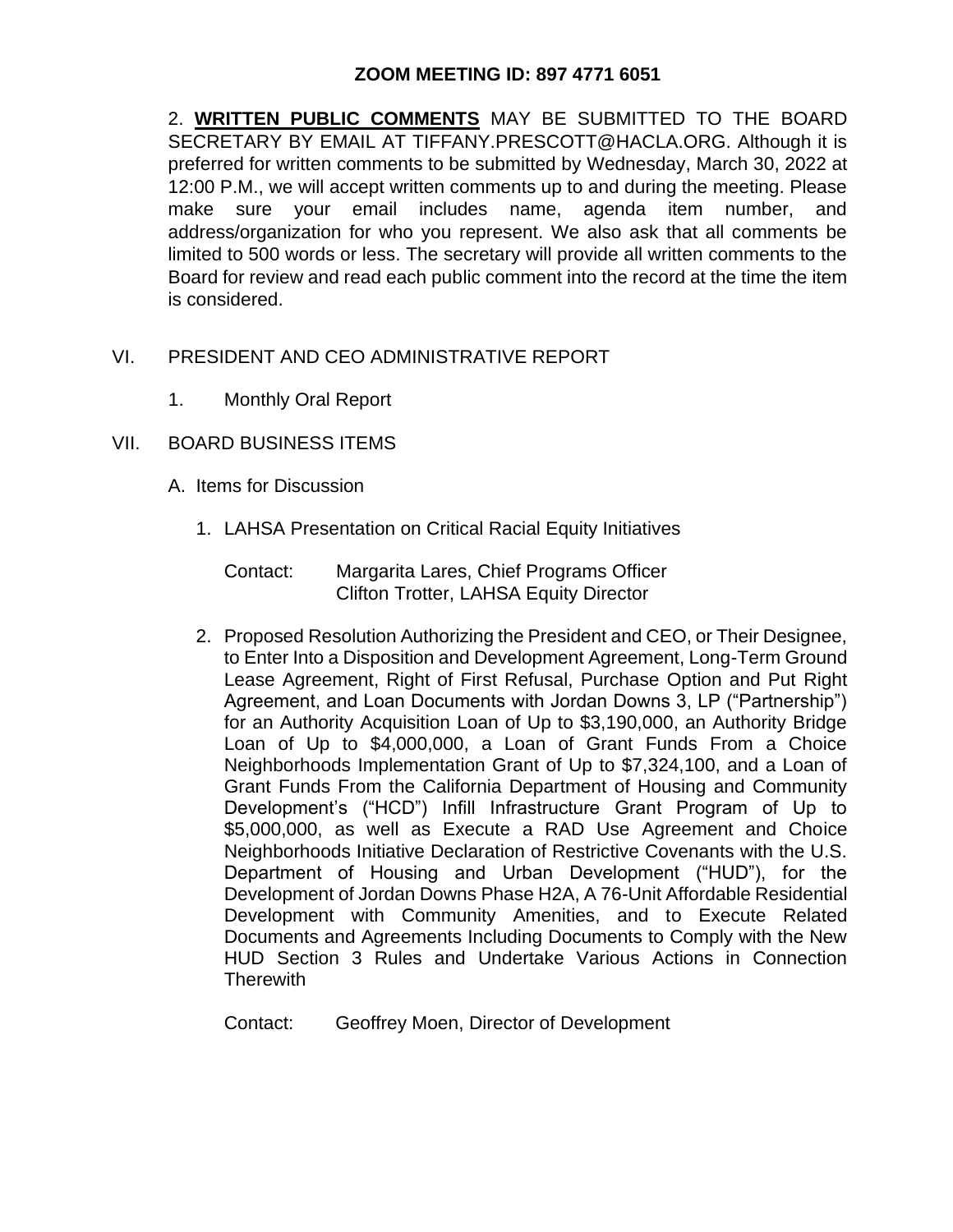3. Proposed Resolution Authorizing and Approving Amendment of the Existing \$100,000,000 Revolving Line of Credit Facility with City National Bank and CN Financing, Inc. to Temporarily Increase the Facility's Aggregate Revolving Line of Credit to an Amount Not to Exceed \$140,000,000, and Authorizing the President and CEO, or their Designee, to Execute and Deliver a First Amendment to Amended and Restated Revolving Credit Agreement, Second Amended and Restated Fee and Interest Rate Agreement, Promissory Notes and All Other Related Documents and Agreements and the Undertaking of Various Other Actions in Connection Therewith, Subject to Credit Approval From City National Bank and CN Financing, Inc.

Contact: Geoffrey Moen, Director of Development

4. Proposed Resolution Approving the Addition of Three New Position Authorities in the Asset Management Department to Support the Expanding Portfolio of Properties, Including Service-Enriched Permanent Supportive Housing

Contact: Tina Smith-Booth, Director of Asset Management

5. Proposed Resolution to Authorize the Housing Authority of the City of Los Angeles to Submit an Application to the California Department of Transportation on its Own Behalf as well as in Collaboration with the City of Los Angeles to Further the Goal of Expanding Options for Affordable Permanent Housing Solutions in the City of Los Angeles and to Authorize the President and CEO, or Designee, to Procure and Commit Resources, Execute Related Documents and Agreements and to Undertake Various Actions in Connection Therewith

Contact: Jenny Scanlin, Chief Strategic Development Officer

6. Watts Rising Collaborative, Choice Neighborhood Grant, and Transformative Climate Communities (TCC) Grant Update for Fiscal Year 2020-2021

Contact: Jenny Scanlin, Chief Strategic Development Officer

7. Proposed Resolution Authorizing the President and CEO, or Their Designee, to Enter Into Loan Documents and Related Documents with the City of Los Angeles for a Loan of Up to \$18,100,000 for the Acquisition of the Real Property Asset at 7639 Van Nuys Boulevard, Los Angeles, California 91405, and for a Loan of Up to \$49,750,000 for the Acquisition of the Real Property Asset at 1654 W. Florence Avenue, Los Angeles, California, 90047; and to Undertake Various Actions in Connection Therewith

Contact: Geoffrey Moen, Director of Development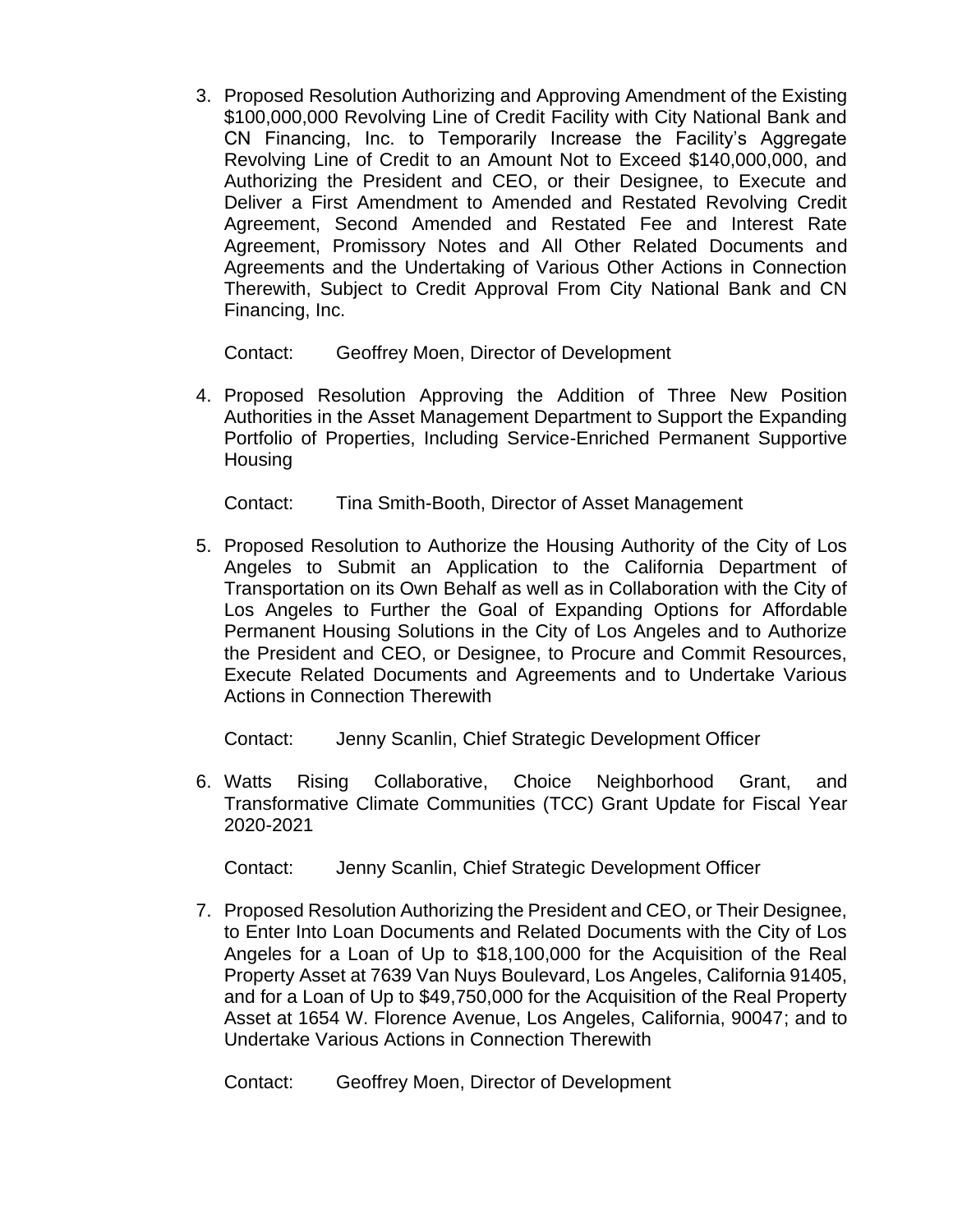## B. Consent Items

Routine business items are assigned to the consent agenda. These items will be approved by the Board in one motion. A Commissioner may request any consent agenda item be removed, discussed or acted upon separately. Items removed from the consent agenda for separate action will be considered in the "Excluded Consent Items" section below.

- 1. Proposed Resolution Authorizing the President and CEO, or Designee, to Execute a Contract with Ganahl Lumber Company for an Initial One-Year Term with Three (3) One-Year Options to Extend, for As-Needed Lumber, Plywood and Related Products for a Total Amount Not-to-Exceed \$2,600,000 Including Sales Tax
- Contact: Marisela Ocampo, Director of Housing Services
- 2. Proposed Resolution Authorizing the President and CEO, or Designee, to Execute a One-Year Contract with Energy Options, Inc. for a Total Contract Amount of \$348,545, for the Replacement of the 350 Ton Cooling Tower at 2600 Wilshire Blvd., Los Angeles, Pursuant to Award Under IFB HA-2022-5-NF
- Contact: Tina Smith-Booth, Director of Asset Management
- 3. Proposed Resolution Authorizing Dedication of Four Hundred Ninety-Five (495) Section 8 Project-Based Vouchers to One (1) Permanent Supportive Housing Proposal Selected Pursuant to Project-Based Voucher ("PBV") Notice of Funding Availability ("NOFA") No. HA-2022-20 and Authorizing the President and CEO, or Designee, to Execute Any and All Contracts and Documents Required for the Award
- Contact: Carlos VanNatter, Director of Section 8
- 4. Vision Plan Implementation: Year Three (2020) & Year Four (2021) Update

## **Receive and File**

- Contact: Jenny Scanlin, Chief Strategic Development Officer
- 5. Public Housing Communities Update

## **Receive and File**

- Contact: Marisela Ocampo, Director of Housing Services
- C. Excluded Consent Agenda Items